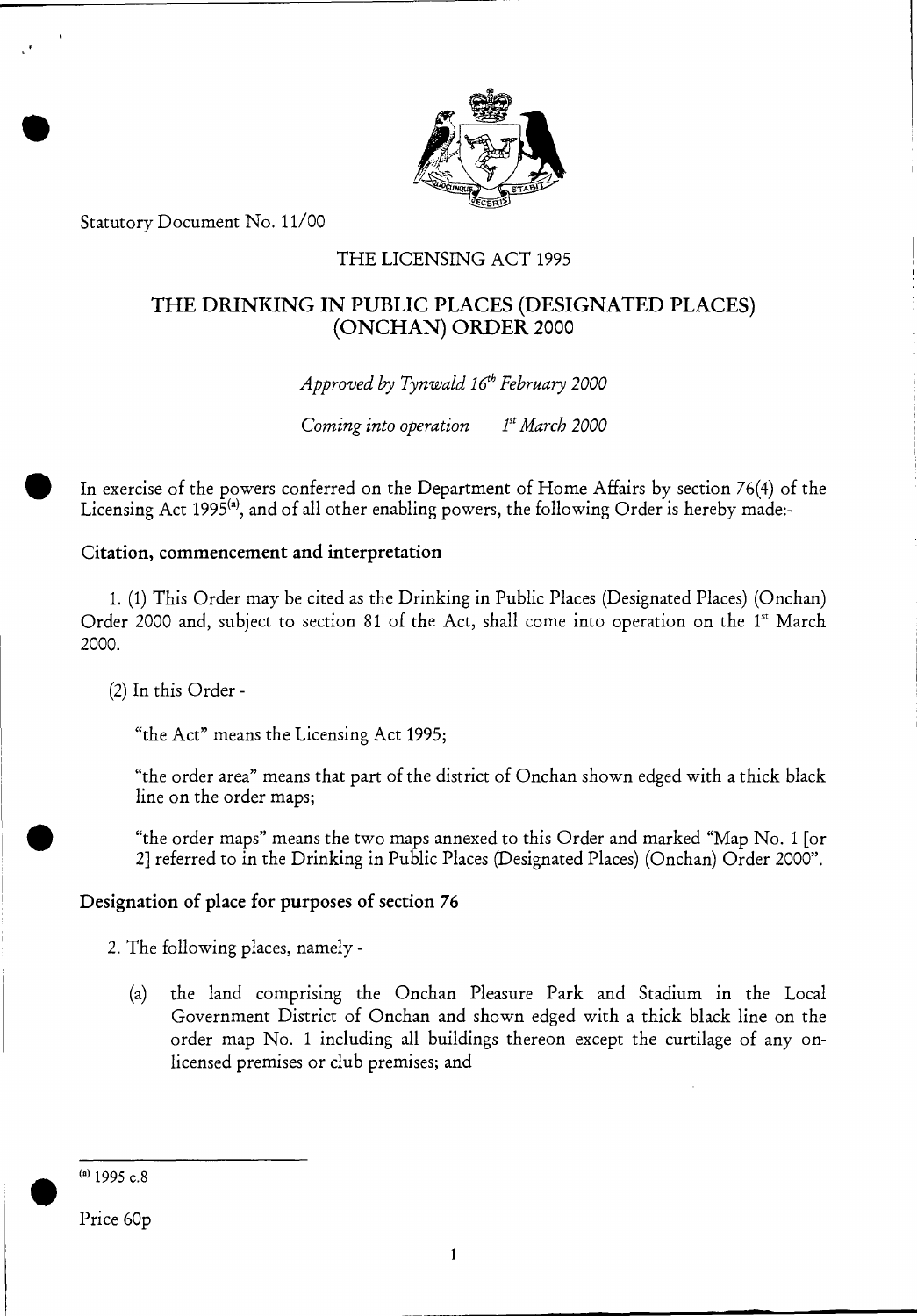(b) the land comprising Port Jack Glen in the Local Government District of Onchan • and shown edged with a thick black line on the order map No. 2 including the shelter situated at the north west entrance to the Glen,

are designated for the purposes of section 76 of the Act.

Made 11<sup>th</sup> January 2000

■

Minister for Home Affairs

#### EXPLANATORY NOTE

(This note is not part of the Order)

This Order designates Onchan Park and Stadium and Port Jack Glen for the purposes of section 76 of the Licensing Act 1995 (which prohibits persons drinking liquor in designated places after being warned by a constable not to do so).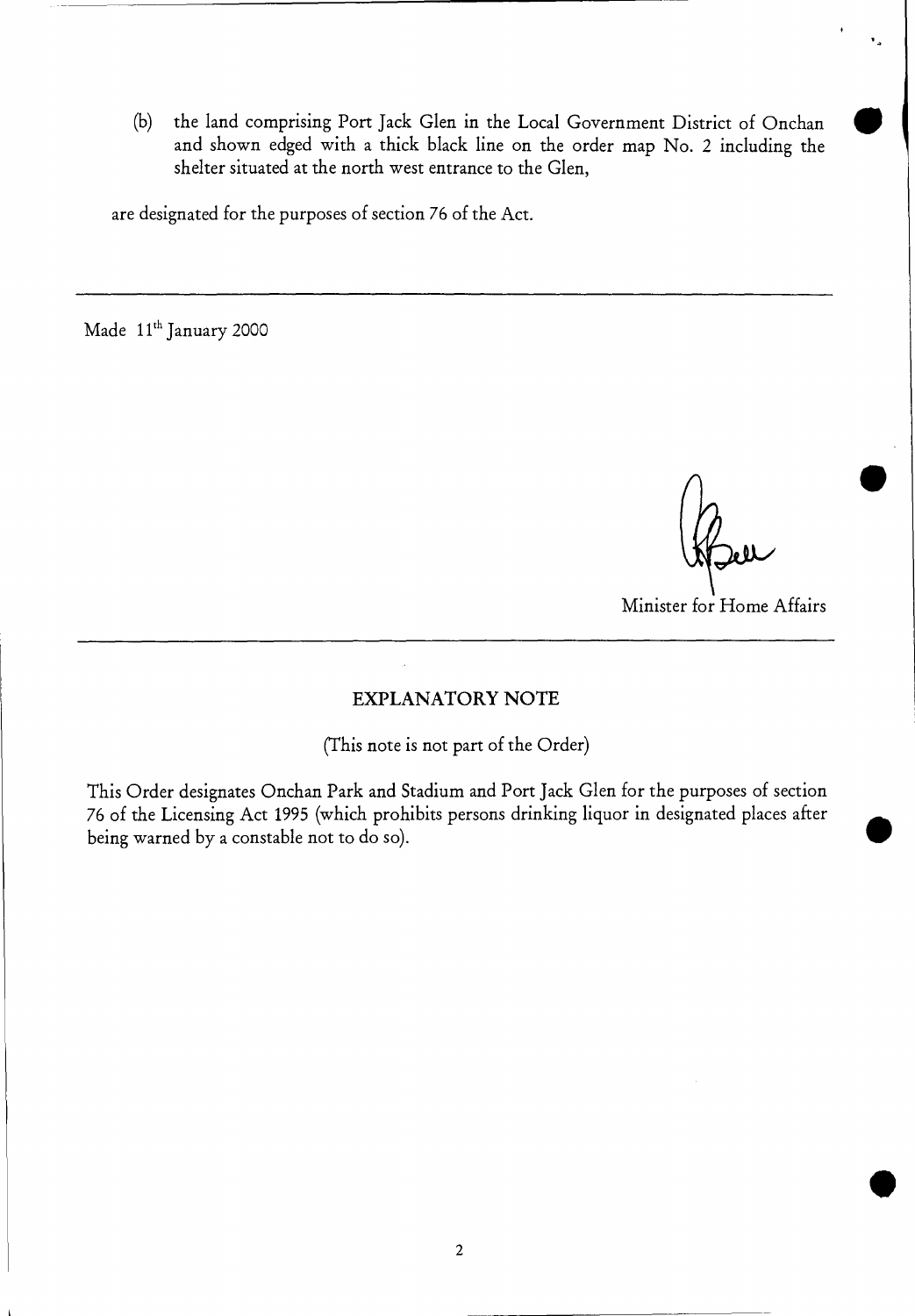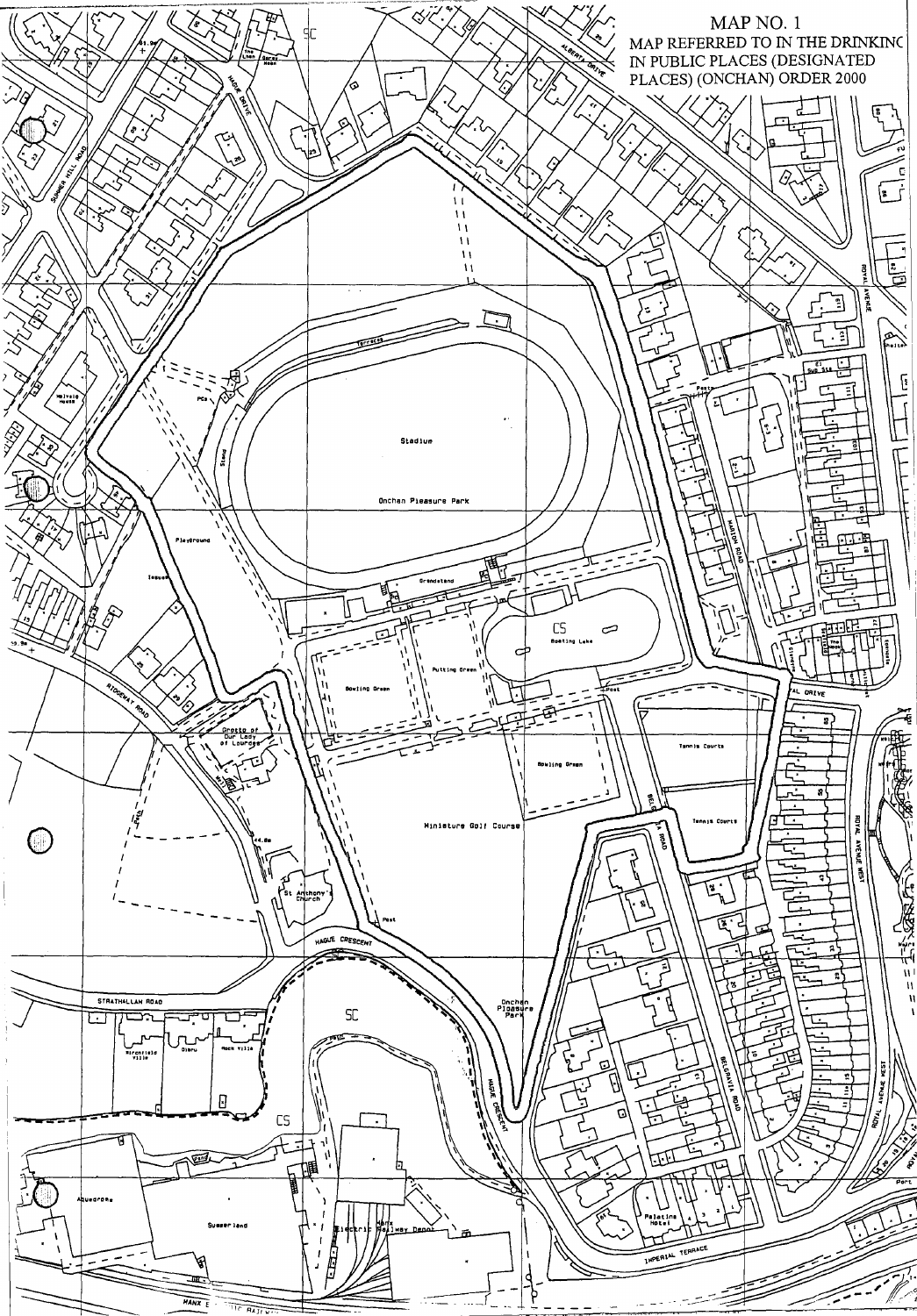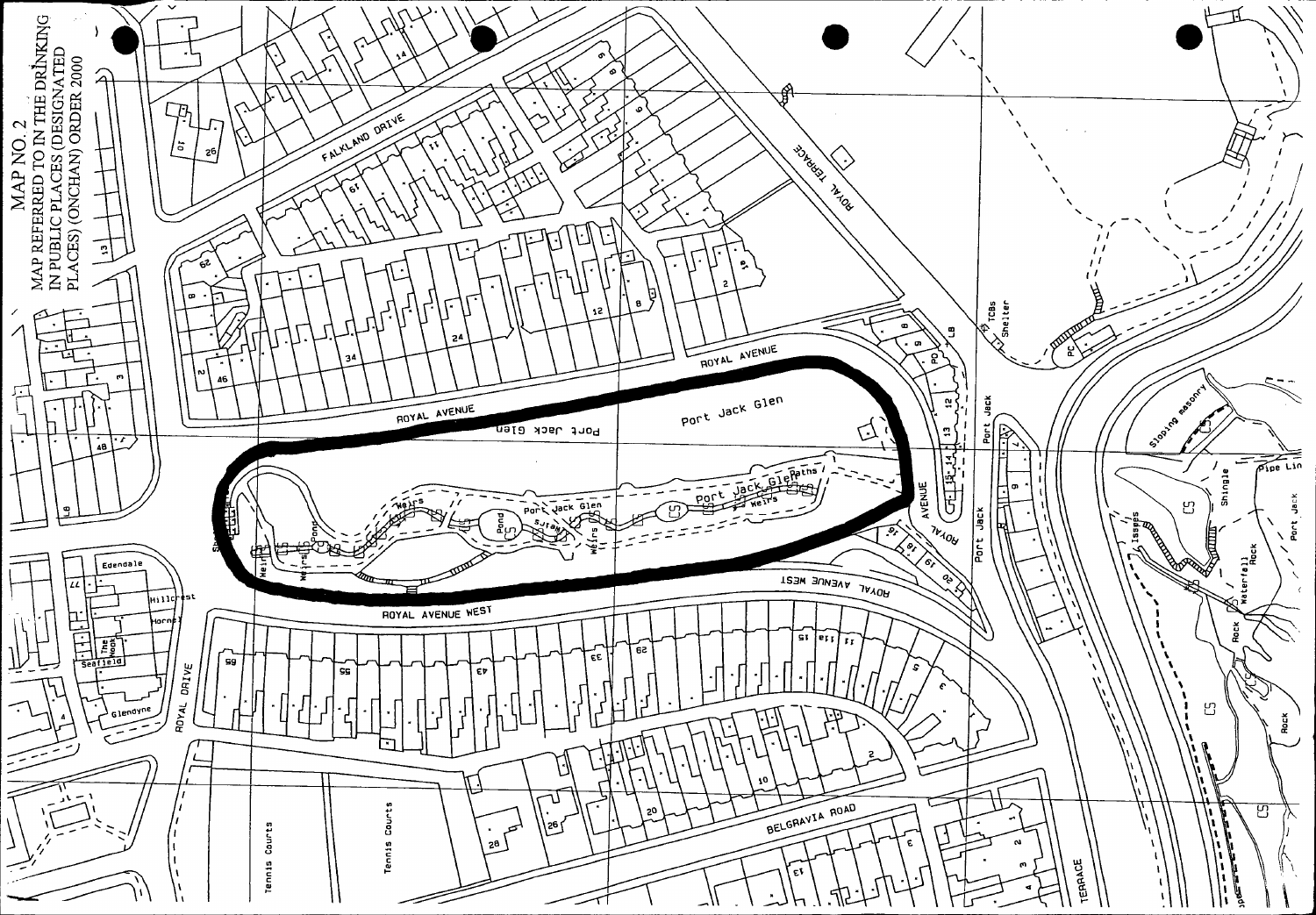# **DEPARTMENT OF HOME AFFAIRS**

To the Hon. Sir Charles Kerruish O.B.E., LL.D.(hc), C.P., President of Tynwald and the Hon. Council and Keys in Tynwald assembled.

# **FEBRUARY** 2000

# 1. Introduction

*ow* 

1.1 At the February sitting of Tynwald, the Minister for Home Affairs will be seeking approval to the following item:

(a) The Drinking in Public Places (Designated Places) (Onchan) Order 2000.

Item (a) designates two areas of Onchan as being places where drinking liquor in public will be an offence, once the individual concerned has been requested by a Police Officer not to do so. The areas in question are Onchan Park and Stadium and Port Jack Glen.

1.2 The following paragraphs explain in more detail the effects of the Order.